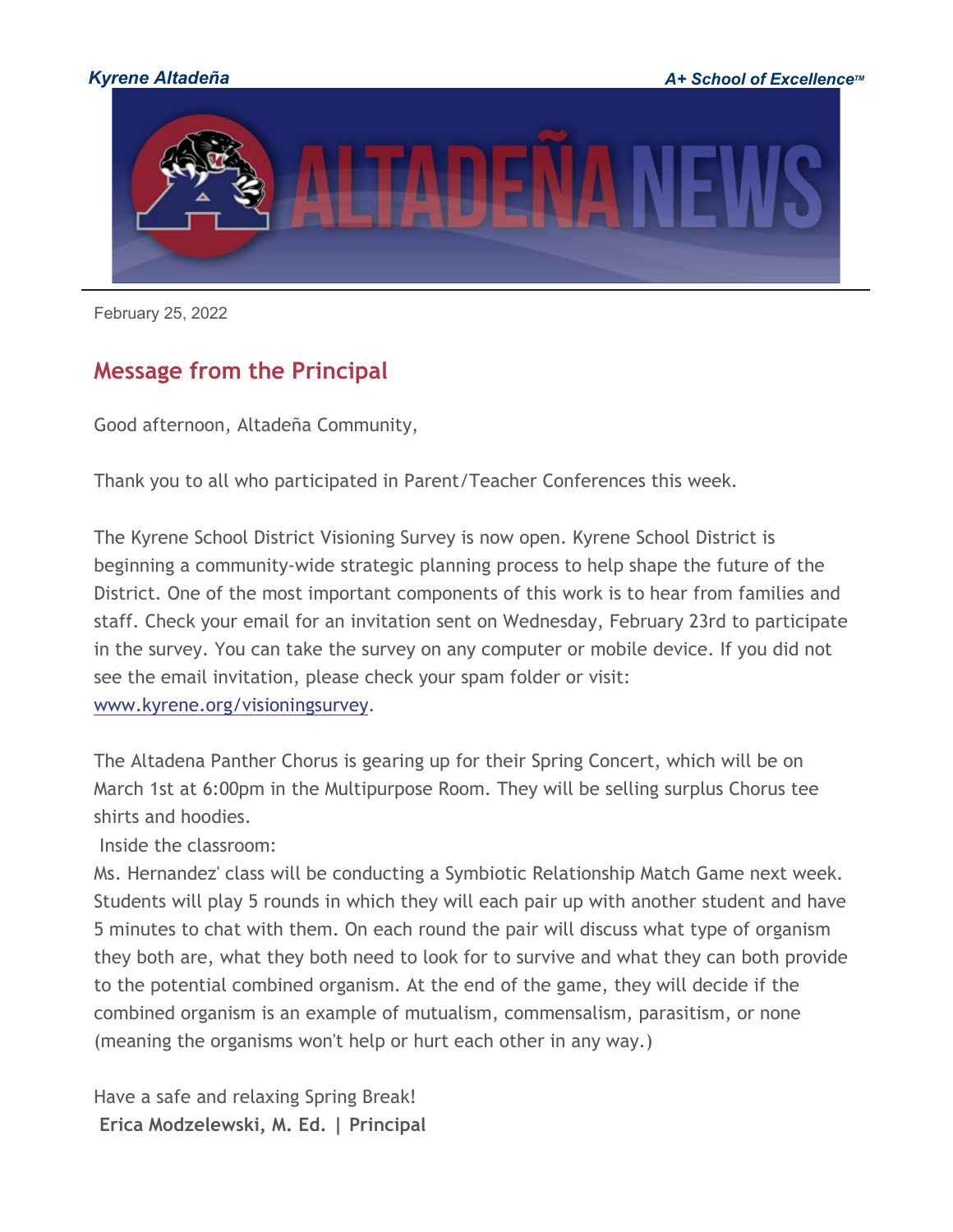### **Learning Lab is in session**

Learning Lab provides students with a quiet place to work on homework or get help from Altadeña teachers. Sessions are held in the Altadeña library.

Tuesday & Thursday mornings from 7:30 – 8:10 am Tuesday & Thursday afternoons from 3:05 – 4:00 pm All students must be picked up promptly at 4:00 pm.

# **Altadena Spirit Week - February 28 - March 4**

Show your spirit and celebrate the end of 3rd quarter!



8th Grade Families: Tempe Union Summer Academy Online Information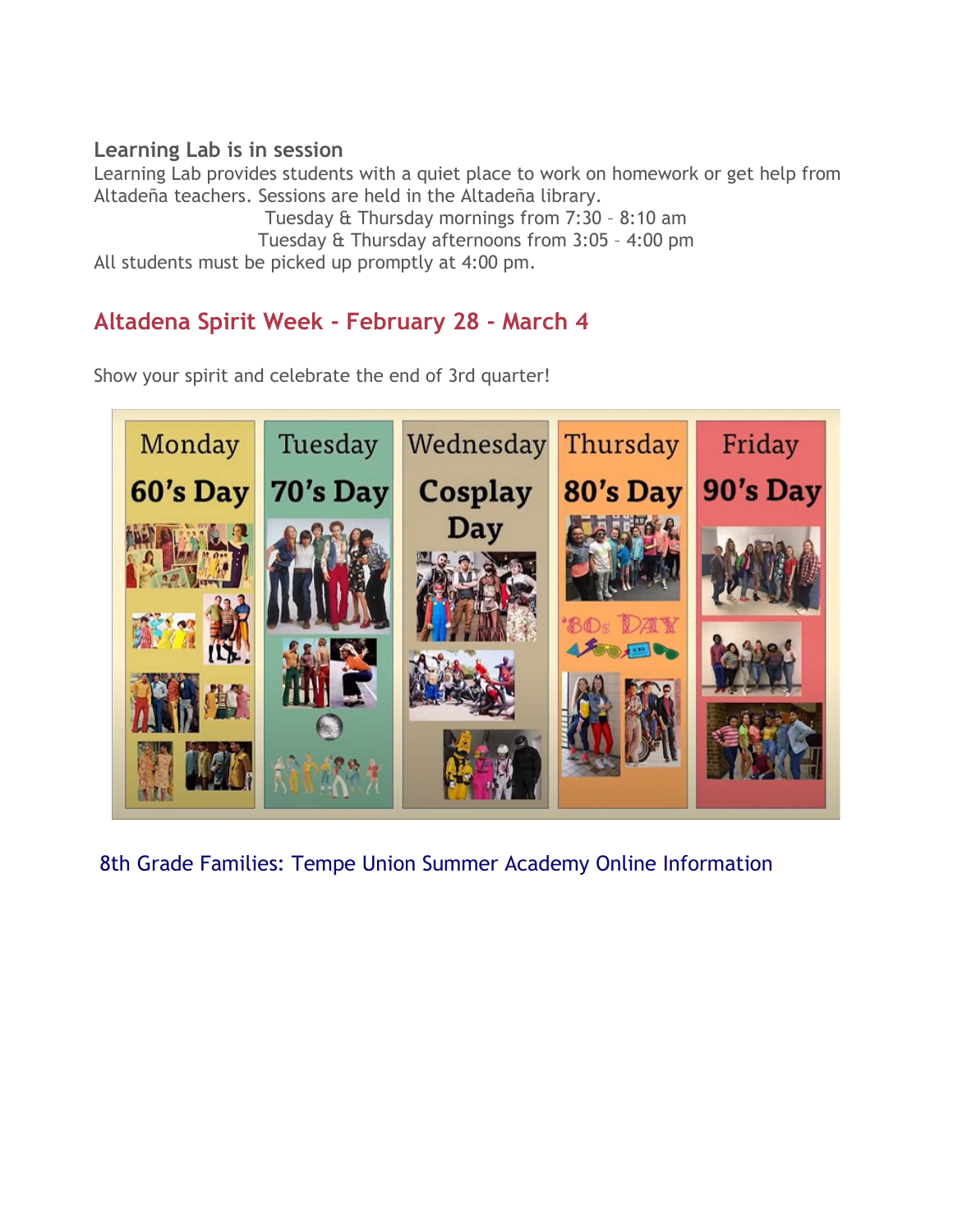

# **CLASS 1: Begins May 2-27, 2022 CLASS 2: Begins May 30 - June 24, 2022**

#### **SUMMER EDUCATION ACADEMY LEADERSHIP**

Adam Johnson, Coordinator Jermaine Whitaker, Principal Peggy Bondurant, Assistant Principal David Klecka, Assistant Principal Stephaine Frimer, Online Learning Director

Registration information is available on the Tempe Union website at www.TempeUnion.org/SEA-In-Person | www.TempeUnion.org/SEA-Online or in the Guidance Department at all home high schools.

**Please visit [www.TempeUnion.org/SEA-Online](http://track.spe.schoolmessenger.com/f/a/1WmOz4mAJ8sV2sBsvA-gVg%7E%7E/AAAAAQA%7E/RgRj-owlP0QkaHR0cDovL3d3dy5UZW1wZVVuaW9uLm9yZy9TRUEtT25saW5lVwdzY2hvb2xtQgpiFqVYGWJB4bFVUhBzcmF0aEBreXJlbmUub3JnWAQAAAAB) for all the information.**



#### The Freshman Football Team

Coaches from Desert Vista will be on campus for our 8th grade lunches on Wednesday, March 2nd. They will be talking to any student interested in the Freshman Football Team at DV for the 22/23 school year.